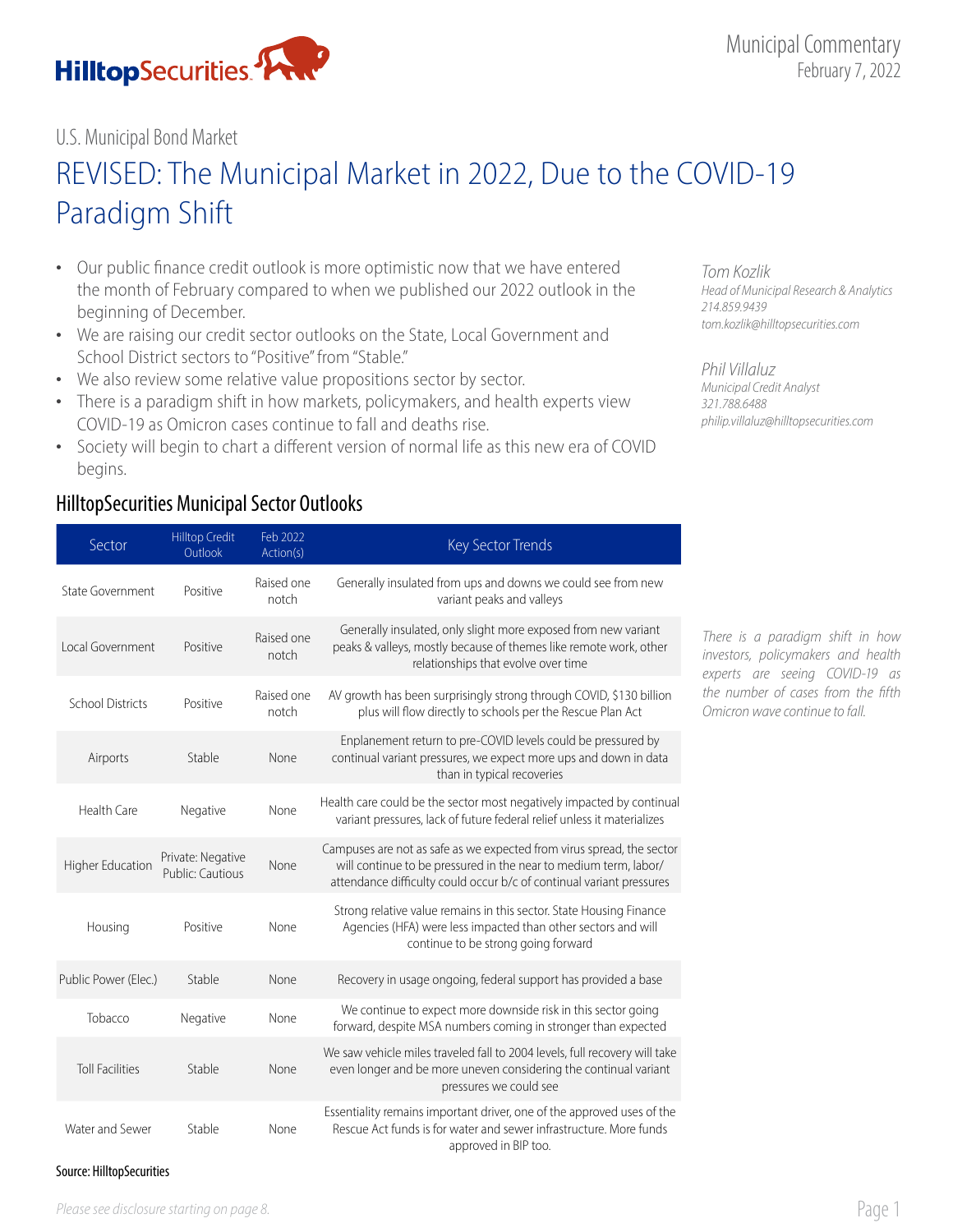# We are Raising Our State, Local, & School District Outlooks to Positive

Our public finance credit outlook is more optimistic now that we have entered the month of February. Why? The economic backdrop is much different now even compared to two months ago, especially where the COVID-19 pandemic is concerned.

Another reason, and maybe an even more important motivation of why we are even more upbeat on public finance credit, is because a paradigm shift with how many now view COVID-19 has occurred. Although COVID-19 related deaths are still rising, that reality is not influencing new policy that could result in new waves of shutdowns or other social distancing measures that would further slow economic activity. This evolution in thinking about the COVID-19 pandemic should be considered a turning point. The virus is not going away. Future variant waves are likely, and a different version of life is what is in store. This is not the end of the COVID era, it is only the beginning.

# What Changed Since Our December 2021 Municipal Outlook?

Toward the beginning of December of last year we published The Municipal Market [in 2022](https://www.hilltopsecurities.com/wp-content/uploads/sites/3/2021/12/municipal-commentary_12.2.21.pdf), which was essentially our outlook for this year. We highlighted that we expected, among other themes such as:

- The Golden Age of Public Finance will continue into 2022.
- The discovery of the Omicron variant provides yet another test to the resilience of public finance, and
- We expected public finance upgrades to outpace downgrades.

We still expect these themes to mostly hold true, but we want to add some additional context based on the change in circumstances we have seen evolve over just the past two months. Most of this change in circumstance has strengthened our conviction related to municipals.

- The Golden Age of Public Finance will continue into 2022, and we think The Golden Age will be supercharged even more by this paradigm shift in thinking about COVID-19.
- Public finance has been resilient in the face of Omicron. How sectors like health care, higher ed, and mass transit fare during repeated interruptions from other variants over the next few years remains to be seen. These public finance sectors are among those most at risk due to this paradigm shift.
- We not only still expect public finance upgrades to outpace downgrades, we believe the relationship is going to occur at a pace high enough where we needed to raise our sector outlooks on the state, local government and school district sectors. We raised all three outlooks to "Positive."

# Recent Municipal Market Volatility- "We've Seen this Movie Before"

Municipal yields have pushed higher by 40 basis points or more over the past month. And while investors have been clamoring for higher yields for some time the circumstances are not as cut and dry as they appear. The Fed has been warning that its liftoff "[will soon be appropriate,](https://www.hilltopsecurities.com/wp-content/uploads/sites/3/2022/01/economic-commentary_1.26.2022.pdf)" (please see Hilltop's Scott McIntyre's and Greg [Warner's account of choices the Fed has to consider.\)](https://www.hilltopsecurities.com/wp-content/uploads/sites/3/2022/01/economic-commentary_1.26.2022.pdf) The financial markets have

*Although COVID-19 related deaths are still rising, that reality is not influencing new policy that could result in new waves of shutdowns or other social distancing measures that would further slow economic activity.* 

*We still expect these themes to mostly hold true, but we want to add some additional context based on the change in circumstances we have seen evolve over just the past two months.* 

*Municipal yields have pushed higher by 40 basis points or more over the past month. And while investors have been clamoring for higher yields for some time the circumstances are not as cut and dry as they appear.*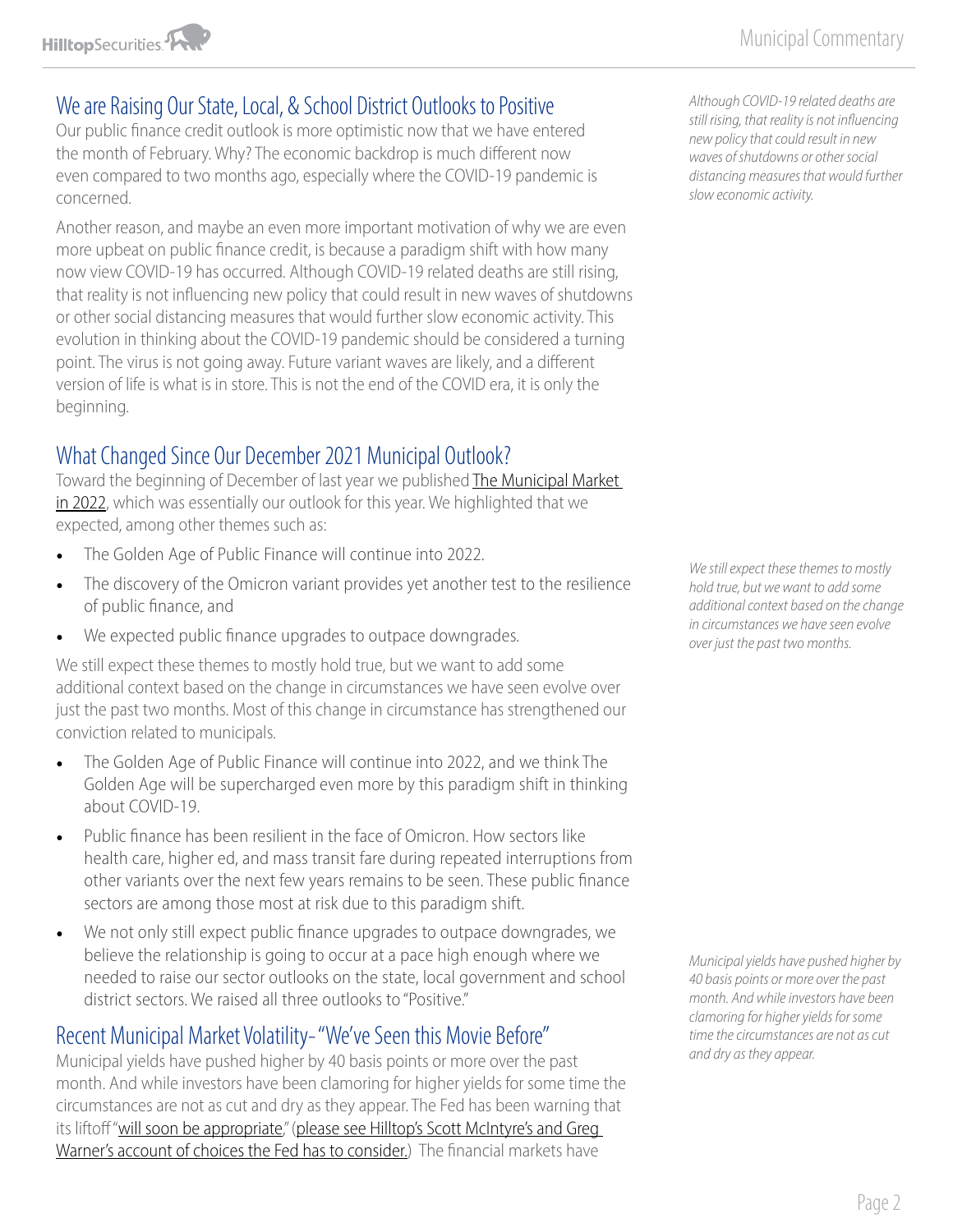been trying to digest what Fed actions could amount to in coming months. This uncertainty has hammered the supply and demand equilibrium in the municipal bond market. Over the past three weeks municipal investors have withdrawn over \$4.5 billion from municipal funds as a result. The Wall Street Journal covered the circumstances in [Investors Sour On Muni Funds With Fed's Shift](https://www.wsj.com/articles/investors-sour-on-muni-funds-11643568253) ( Feb. 1) even before the largest outflow of about \$2.9 billion which was reported on Thursday Feb. 3.

We are constructive if not optimistic on the municipal asset class from a technical standpoint. "From a short-term perspective, positive seasonal patterns should help municipal performance as \$45 billion in reinvestment proceeds—coupon and principal payments—will be reinvested from cash flows in January and February," wrote Hilltop's Justin Hoogendoorn in [Municipal Rebound? Yes, We've Seen this](https://www.hilltopsecurities.com/insight/municipal-rebound-yes-weve-seen-this-movie-before/)  [Movie Before](https://www.hilltopsecurities.com/insight/municipal-rebound-yes-weve-seen-this-movie-before/) last week. Hoogendorn also notes, "Taking a longer-term perspective, municipals typically bounce back from these periods of underperformance with an extended period of outperformance."

### Relative Value in the Municipal Bond Market

There is not only an encouraging technical argument to be made in favor of municipals, there are also strong relative value circumstances that exist within different public finance sectors. What we are seeing sector-by-sector is as follows:

**State Government:** We favor states with deep, diverse economies which have exhibited superior financial resilience despite the effects of the pandemic and former economic downturn. It is important to remember that although state credit quality is on an upward trend now, state governments experienced a decade prior to COVID-19 of unprecedented credit deterioration. Therefore, fiscal balance is a priority. Additional key credit strengths we look for in the state government sector include:

- Income & sales tax revenues that have met or surpassed projections;
- The prudent use of federal relief to provide budgetary support and plan for the future;
- Situations where solid rainy-day funds exist for a future cushion against uncertainty;
- Circumstances where state governments have not had an issue with pension liabilities, or have realistically addressed pension liabilities.

A **state government** relative value play to consider in some cases: stateappropriation bonds.

**Airports:** In the beginning of the COVID-19 crisis we wrote often about the cash balances the airport sector built up after years of record enplanements. Now, in the face of the uncertainty new waves of variants may exhibit, we like large-hub airports with deep origin and destination (O&D) markets, maintain a diverse network of carriers, and possess well-managed capital programs that will help sustain a competitive position. Stable cargo volume also is a factor that rose in importance in recent years, this is something we look at closely at as well. We expect that bonds from large gateway or hub airports can outperform as regional economies and enplanement levels recover. In past downturns it took years for enplanements to return to previous levels. This recovery could take even longer this time around and it could be even more bumpy because of the potential for waves from additional variants, but we expect the general upward trend will continue.

Page 3 *© 2022 Hilltop Securities Inc. | All rights reserved | MEMBER: NYSE/FINRA/SIPC*

*The financial markets have been trying to digest what Fed actions could amount to in coming months. This uncertainty has hammered the supply and demand equilibrium in the municipal bond market.*

*There is not only an encouraging technical argument to be made in favor of municipals, there are also strong relative value circumstances that exist within different public finance sectors.*

*We expect that bonds from large gateway or hub airports can outperform as regional economies and enplanement levels recover.*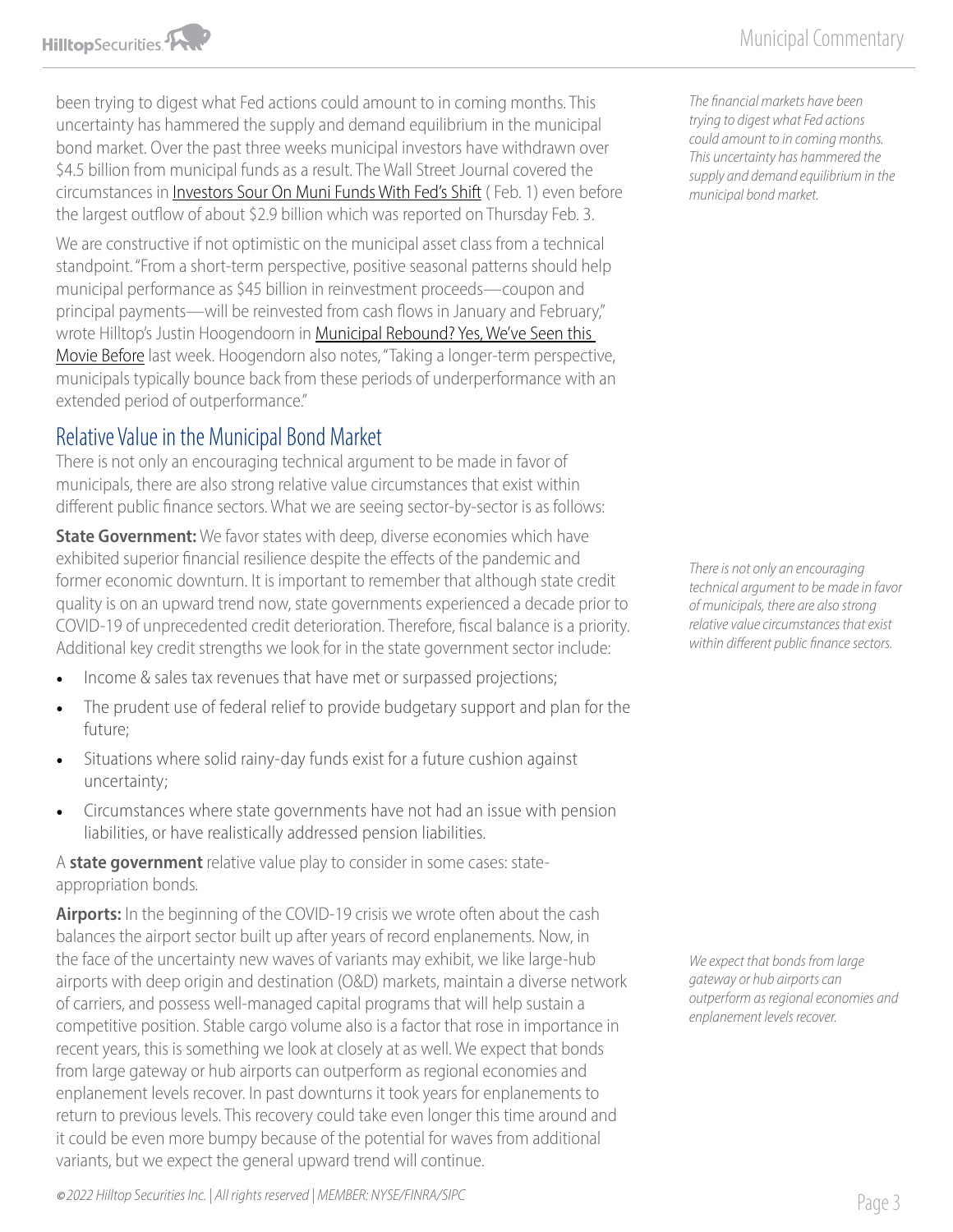

An **airport** sector relative value play: subordinate-lien general airport revenue bonds of large-hubs.

**Health care:** While we anticipate the overall health care industry and health care in the public finance sector to remain challenged by labor shortages, increased operating costs and protracted impacts of the pandemic, we still are finding value in higher-rated health care sector names that are exhibiting strong metrics that include a leading market share position, superior operating margins, possess solid debt coverage and maintain healthy liquidity levels.

Relative value play in the **health care** sector: consider larger, liquid names rated single-A or better. We have seen these continue to approach the psychologically important 3.00% yield level over the last month.

### "A" Rated Hospital Yields Have Risen Over the Last Month



*Relative value play in the health care sector: consider larger, liquid names rated single-A or better. We have seen these continue to approach the psychologically important 3.00% yield level over the last month.*

*At the beginning of the 2021-2022 school year we expected that U.S. college campuses were going to be among the safest places from the spread and infection of COVID-19.* 

#### Source: Refinitiv and HilltopSecurities.

**Higher Education (Public and Private):** At the beginning of the 2021-2022 school year we expected that U.S. college campuses were going to be among the safest places from the spread and infection of COVID-19. They were not as safe as we anticipated. Now, most U.S. colleges and universities have returned to a mix of in-person and occasional hybrid classes. Campus activities (including athletic events) largely resumed with normal attendance levels. In the sector which possessed a "Negative" credit outlook even before COVID-19 we like investments with strong demand and brand recognition. Deep endowment levels are surely a plus as well.

**Higher Education** sector relative value play: consider longer-dated "AA" rated and higher.

**Toll Facilities:** We continue to like the COVID-19 rebound story. The new paradigm illustrates that this rebound could be bumpy, and take longer than previously expected. The toll facilities sector is probably one of the best representatives of the economic rebound story. Over the past year, traffic and revenue numbers of select toll-facilities have significantly improved. Some have even approached 2019 levels

*The new paradigm illustrates that this rebound could be bumpy, and take longer than previously expected. The toll facilities sector is probably one of the best representatives of the economic rebound story.*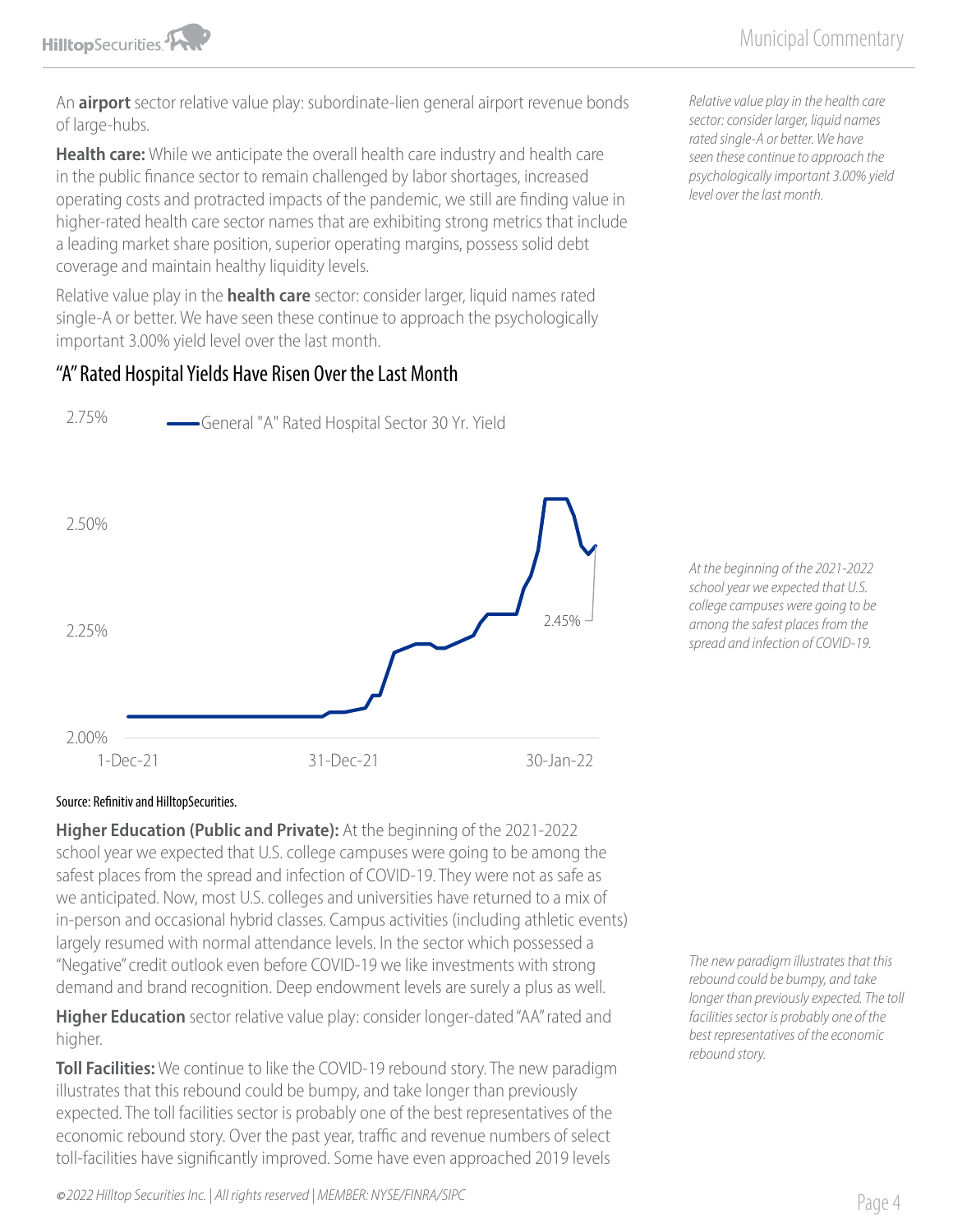*Toll Facilities sector relative value play: credit selection is vital; we think most traditional municipal bond investors should only be considering the larger,* 

*established toll corridors.* 

while a select few have even exceeded pre-pandemic levels. Commercial truck traffic, which support the critical supply chain of the nation, typically pay the highest of toll rates. This has been an important stabilizing theme in the sector. Furthermore, some toll-facilities have autonomous rate setting flexibility. We continue to believe that many toll facility names stand to benefit, as the nation's economy rebounds.

**Toll Facilities** sector relative value play: credit selection is vital; we think most traditional municipal bond investors should only be considering the larger, established toll corridors.

# Paradigm Shift in Thinking and Policy Approach Toward COVID-19

The economic backdrop is much different now even compared to two months ago, especially where the COVID-19 pandemic is concerned. Coming off of the U.S. Thanksgiving holiday warnings about the Omicron told us that the new variant was more contagious, but less lethal on a statistical basis. This has proved true, even though the number of deaths per day (as of Feb. 1 about 2,600 per day) have in fact risen above where they were at the peak of Delta. Deaths per day were about 2,000 a day back in October 2021 after Delta peaked. Deaths per day peaked at around 3,300 a day after the Third Wave that occurred in the winter of 2020.

# Cases are Falling, Deaths Averaging About 2,600 Per Day in the Wake of Omicron



*different now even compared to two months ago, especially where the COVID-19 pandemic is concerned. Coming off of the U.S. Thanksgiving holiday warnings about the Omicron told us that the new variant was more contagious, but less lethal on a statistical basis.* 

*The economic backdrop is much* 

Source: New York Times through Feb. 2 and HilltopSecurities.

# Friday's Jobs Report Surprises, Reinforces Economy's Opinion of COVID

On Friday, non-farm payrolls rose by +467k in January, which is well above the median forecast of +125k. "Adding to the surprising January payroll print was a massive +709k upward adjustment to the previous two months. Suddenly, the labor market, which had been looking peaked, seems to have perked up," wrote Hilltop's Scott McIntyre and Greg Warner. Please see their Friday report, Yields Rise Sharply on [Unexpectedly Strong \(but Noisy\) Labor Report](https://www.hilltopsecurities.com/economic_commentary/yields-rise-sharply-on-unexpectedly-strong-but-noisy-labor-report/) for more details. Even the leisure and hospitality sector, which should have been hit the hardest in January because of the

*Suddenly, the labor market, which had been looking peaked, seems to have perked up," wrote Hilltop's Scott McIntyre and Greg Warner.*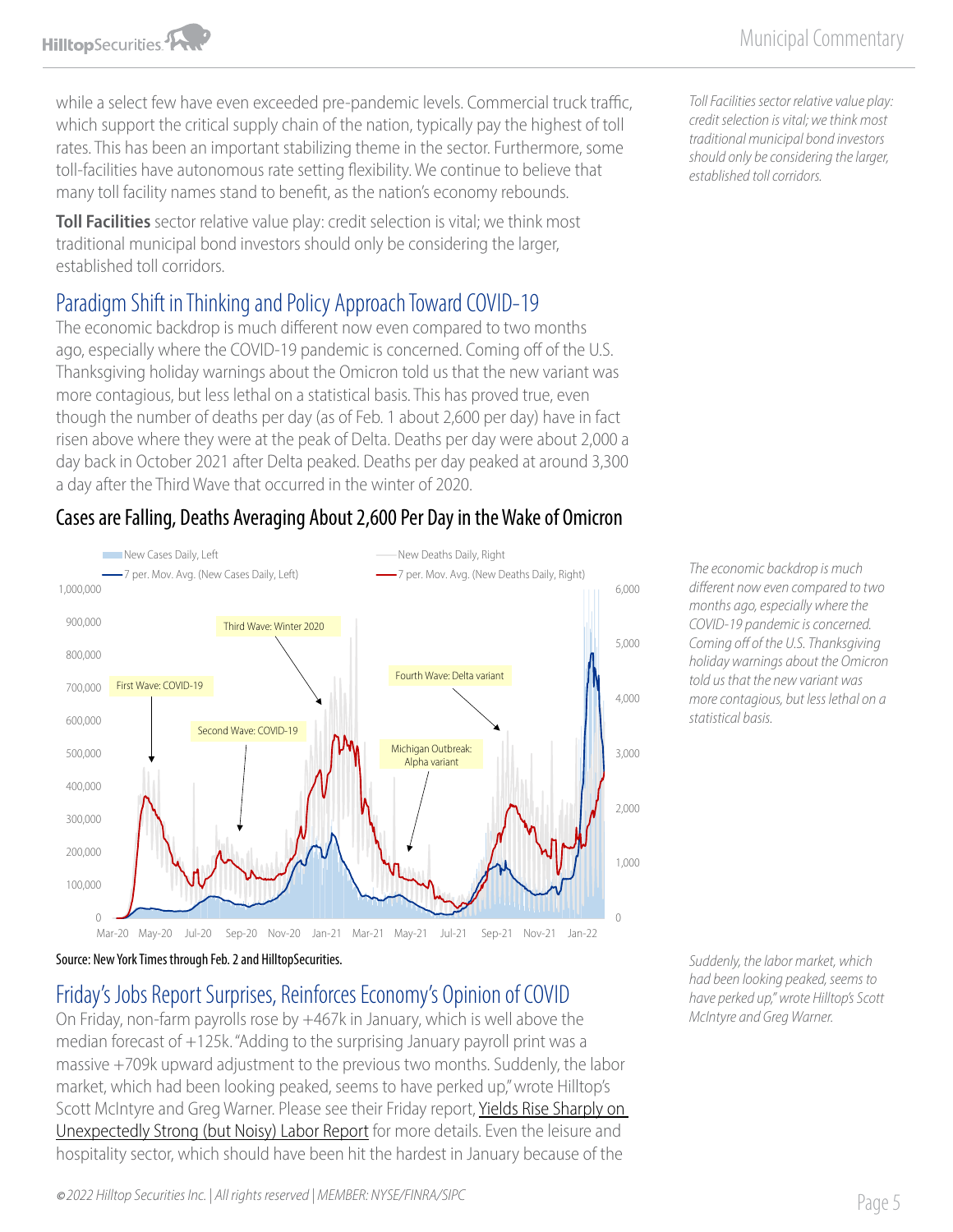spread of Omicron, was up +151k jobs in January, not down.

Very soon after Friday's non-farm payroll number for January was released [Jason](https://twitter.com/jasonfurman/status/1489596784116600832)  [Furman, an economist at Harvard's Kennedy School of Government and a former](https://twitter.com/jasonfurman/status/1489596784116600832)  [chair of President Obama's council of economic Advisors tweeted](https://twitter.com/jasonfurman/status/1489596784116600832):

"January 2022 will be remembered as the month the virus ceased to be boss. It wreaked havoc & death at a terrible scale. But the economy no longer cares. People returned to the workforce. The economy added jobs. Wages rose. You would barely know it happened from the economic data."

Some may have thought that investors and strategists were only paying attention to the Fed in January, and that might have been partly true to a degree. But, they have also been watching policy makers' opinions shift about how to combat the spread of the virus. More on this shift below.

# Policy Makers are Lifting Mitigation Policies

Although COVID-19 related deaths are still rising, that trend is not influencing new policy that could result in new waves of shutdowns or other social distancing measures that would further slow economic activity. In fact, some measures in the U.S. are being relaxed. The CDC has shortened the number of days recommended for isolation, for example. Some lawmakers are beginning to shift also. New Jersey [Governor Phil Murphy last week \(Jan. 30\) on Meet the Press said,](https://thehill.com/homenews/sunday-talk-shows/591996-murphy-says-time-for-state-to-learn-how-to-live-with-covid-19?rl=1) "We're not going to manage this to zero. We have to learn to live with it." Today the Governor is taking action to back up that statement. Governor Murphy this afternoon (Monday Feb. 7) [is expected to announce](https://www.cnn.com/2022/02/07/us/new-jersey-governor-murphy-schools-mask-mandate/index.html) that the Garden State is lifting its school mask mandate as a follow-up to his call about the importance of the shift back to normalcy.

In neighboring Pennsylvania, where mask mandates were lifted (by the state Supreme Court) at the end of last year, Governor Tom Wolf said in December that "I [don't see a mask mandate coming back. Vaccines are our strategy. They are working.](https://www.ydr.com/story/news/2021/12/15/pa-wolf-mask-mandates/8898999002/)"

### COVID-19 Deaths Compared to Deaths from All Causes in U.S.

| Age Group       | COVID-19<br>Deaths | % of Total<br><b>COVID Deaths</b> | Deaths from<br><b>All Causes</b> | % of Total Deaths COVID Deaths /<br>from All Causes | <b>All Deaths</b> |
|-----------------|--------------------|-----------------------------------|----------------------------------|-----------------------------------------------------|-------------------|
| 0-17 years      | 770                | $0.09\%$                          | 69,463                           | 0.99%                                               | 1.11%             |
| 18-29 years     | 5,476              | 0.62%                             | 132,185                          | 1.89%                                               | 4.14%             |
| 30-39 years     | 16,067             | 1.82%                             | 194,854                          | 2.79%                                               | 8.25%             |
| 40-49 years     | 38,432             | 4.36%                             | 291,987                          | 4.18%                                               | 13.16%            |
| 50-64 years     | 165,438            | 18.79%                            | 1,184,157                        | 16.94%                                              | 13.97%            |
| 65-74 years     | 201,292            | 22.86%                            | 1,426,935                        | 20.42%                                              | 14.11%            |
| 75-84 years     | 225,952            | 25.66%                            | 1,689,074                        | 24.17%                                              | 13.38%            |
| 85 years & over | 227,060            | 25.79%                            | 1,999,995                        | 28.62%                                              | 11.35%            |
| All Ages        | 880,487            | 100%                              | 6,988,650                        | 100%                                                |                   |

Source: CDC and HilltopSecurities. From 2020 to Feb. 2, 2022.

*Some may have thought that investors and strategists were only paying attention to the Fed in January, and that might have been partly true to a degree. But, they have also been watching policy makers' opinions shift about how to combat the spread of the virus.* 

*Although COVID-19 related deaths are still rising, that trend is not influencing new policy that could result in new waves of shutdowns or other social distancing measures that would further slow economic activity.* 

*In neighboring Pennsylvania, where mask mandates were lifted (by the state Supreme Court) at the end of last year, Governor Tom Wolf said in December that "I don't see a mask mandate coming back. Vaccines are our strategy.*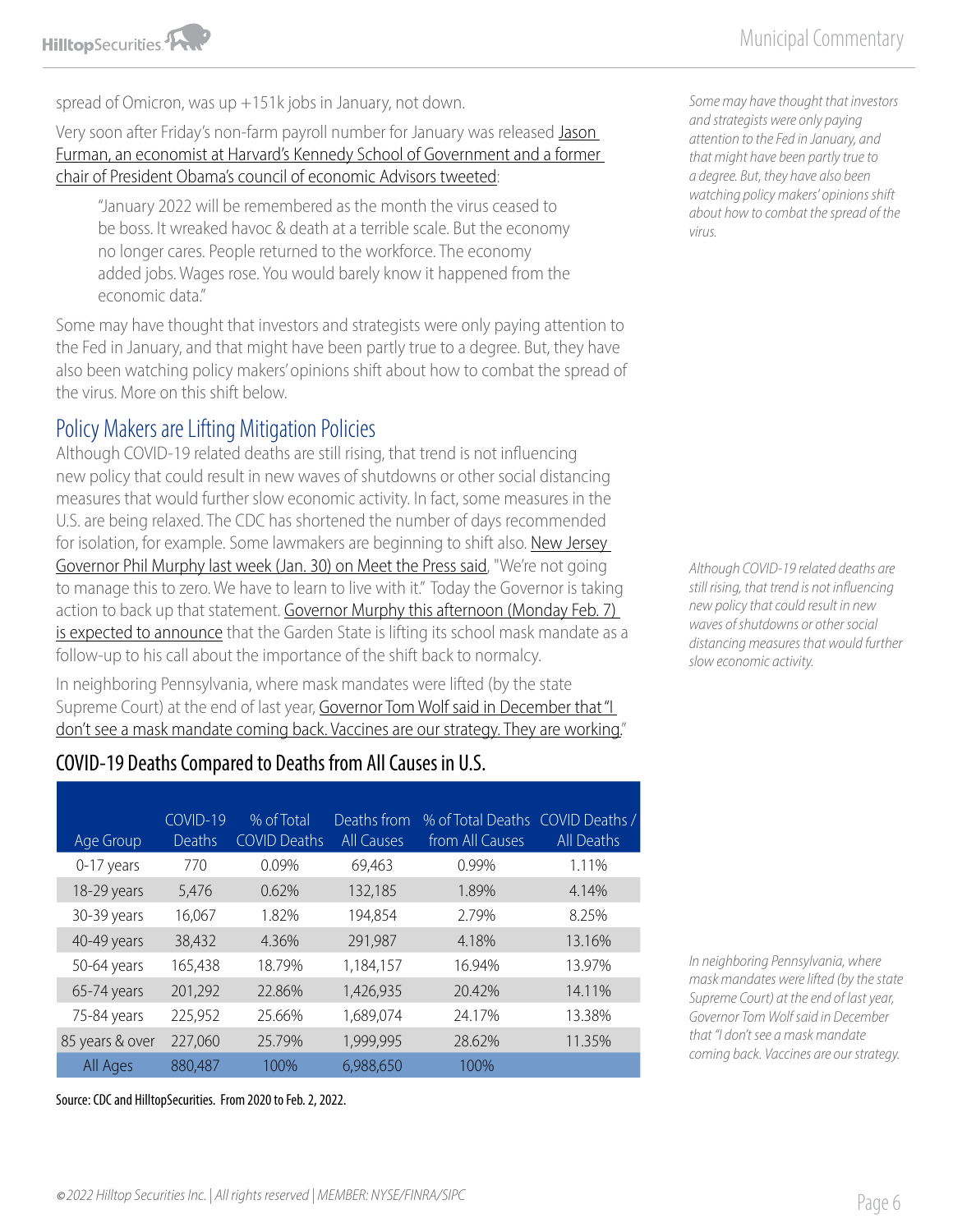# Science/Health Community Shifting as Well

Health experts are also redefining where the world and the U.S. is to begin 2022. Almost two years into the pandemic opinions from these specialists are beginning to shift as well, mostly because of the effectiveness of vaccines. In the U.S. 64% of those eligible are fully vaccinated. Those fully vaccinated differ widely by age and geographic area. That being said, now that vaccines and boosters have been available for almost one entire year health experts are recognizing that the environment is different to begin 2022.

For example, during an interview during the Davos Agenda 2022 panel discussion that occurred on Jan. 17, 2022 titled, COVID-19: What's Next? ([Video](https://www.weforum.org/videos/davos-agenda-2022-covid-19-what-s-next-english), and [Transcript\)](https://www.weforum.org/agenda/2022/01/omicron-end-of-covid-19-anthony-fauci-radio-davos/) Annelies Wilder-Smith, Professor of Emerging Infectious Diseases, London School of Hygiene and Tropical Medicine described that the backdrop to begin 2022 is much different than in past years.

"Well, let me share a word of optimism. We are in a different space than we were two years ago. Two years ago, we had a population of 7.7 billion people with zero immunity to this virus. Now, more than 50% of the world's population has received two doses, and this is further strengthened with now the rapid autoimmunity being built up by natural infection. So we're in a different space, and we now need to rethink and re-evaluate some of our strategies," said Wilder-Smith.

At the beginning of COVID-19, in March of 2020 Leana Wen, a former health commissioner of Baltimore [said, "Stay home to prevent the spread of coronavirus](https://www.cnbc.com/video/2020/03/18/stay-home-to-prevent-the-spread-of-the-coronavirus-dr-leana-wen.html)." While a few weeks ago [Dr. Wen was quoted in an article in the Economist](https://www.economist.com/united-states/in-america-the-pandemic-has-seemingly-hit-a-turning-point/21807003) as sharing a similar sentiment as Dr. Wilder-Smith above. "This is a very different virus than the one that we saw earlier on in the pandemic," explained Wen. "The risk to most [vaccinated] individuals right now of Omicron is very low. The risk that Omicron is causing society in terms of widespread dysfunction is very high."

Over the weekend, Dr. Scott Gottlieb, former FDA Commissioner said that he in fact expected governors would begin to lift mandates in place when the numbers of cases fell to acceptable levels. Dr. Gottlieb stressed the importance of restoring the normal school experience for students [during his interview on Face the Nation](https://twitter.com/FaceTheNation/status/1490372594809327617).

And this morning, Dr. Gottlieb reinforced the above attitude shared yesterday. When discussing the move the New Jersey governor is expected to announce this afternoon he said, "It's prudent that governors think about what the off-switch looks like as well as what the on-switch looks like when it comes to this mitigation. We can't just implement these kinds of provisions and not have a very clear metric of when we're going to lift them," [during an interview on CNBC's Squawk Box](https://www.cnbc.com/video/2022/02/07/governors-should-consider-when-to-lift-covid-mandates-says-dr-scott-gottlieb.html).

There is a paradigm shift in how investors, policymakers and health experts are seeing COVID-19 as the number of cases from the fifth Omicron wave continue to fall. How is the economy likely to react in the midst of the sixth or seventh wave? Currently there is no way to know, because there is no way to know how severe the next wave or any economic disruption may in fact be. What we know is that for now, there is going to be a different version of normal life that society will begin to chart as this new era of COVID begins.

*In the U.S. 64% of those eligible are fully vaccinated. Those fully vaccinated differ widely by age and geographic area. That being said, now that vaccines and boosters have been available for almost one entire year health experts are recognizing that the environment is different to begin 2022.*

*Now, more than 50% of the world's population has received two doses, and this is further strengthened with now the rapid autoimmunity being built up by natural infection. So we're in a different space, and we now need to rethink and re-evaluate some of our strategies," said Wilder-Smith.*

*There is a paradigm shift in how investors, policymakers and health experts are seeing COVID-19 as the number of cases from the fifth Omicron wave continue to fall. How is the economy likely to react in the midst of the sixth or seventh wave?*